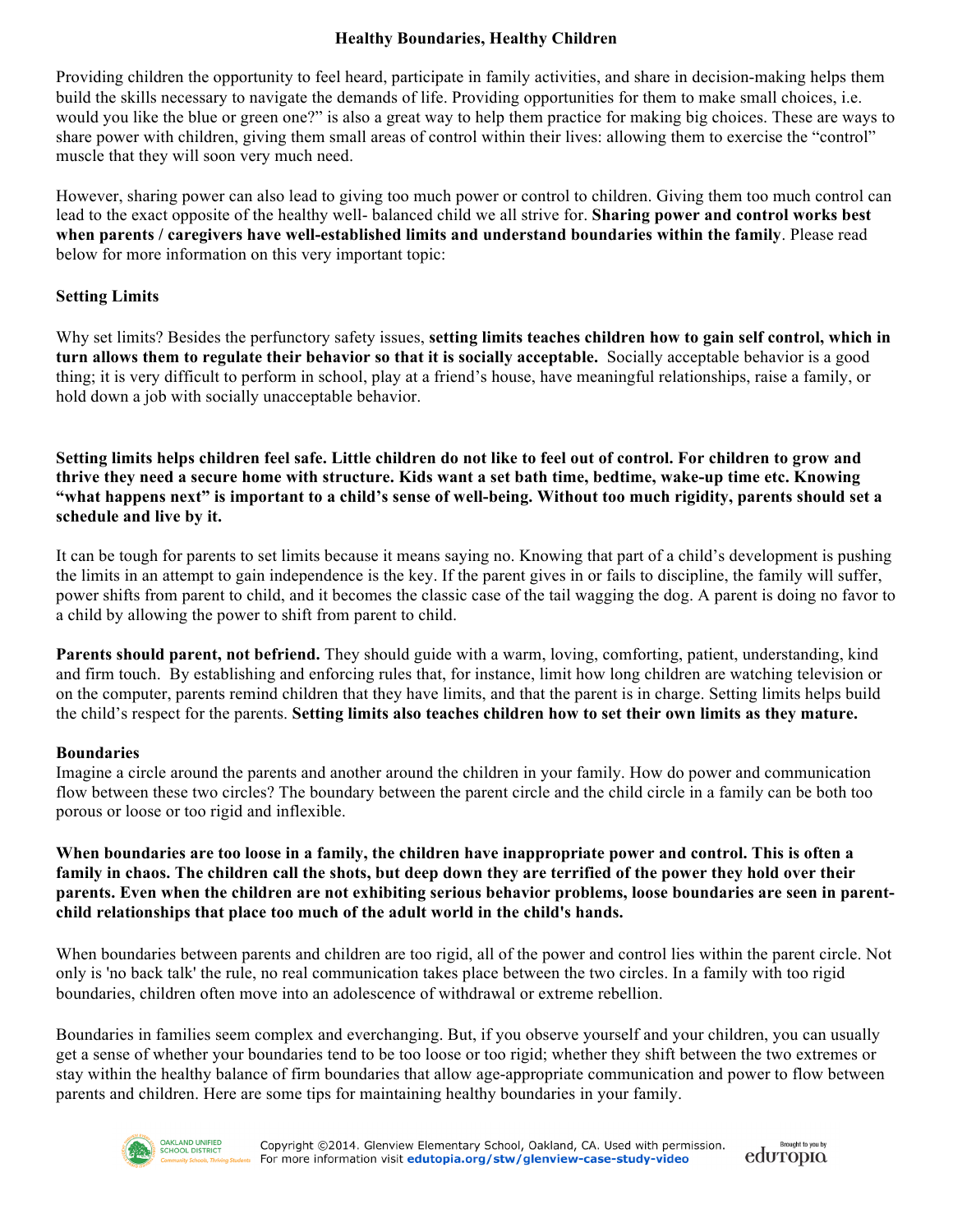- 1. Don't share adult gossip with your kids. The problems of your friends and relatives, adult dating issues, and other types of conversations you would have with adults should stay in adult circles.
- 2. Enjoy shared activities with you child but don't be such a buddy that you lose your authority as the parent.
- 3. Allow your child to share opinions and input on family activities in an atmosphere of shared family goals. At the same time, maintain you parental right to make the final decisions.
- 4. Give your child age-appropriate opportunities to make choices and to build his decision-making skills gradually through childhood. *(handout outside Glenview office)*
- 5. Maintain a strong bond between the adults in the family and never draw children into parental arguments and resentments.
- 6. Don't be afraid to assert yourself when your child needs instruction or discipline. Learn and practice strategies to prevent child misbehavior from spiraling out of control.
- 7. Avoid overly harsh or arbitrary rules and discipline practices. Use discipline with dignity that is consistent, fair, and when appropriate, flexible.

Learning to establish boundaries is a critical part of human development. Children need to understand both about physical and emotional boundaries. **Parents should model good boundary setting, and discuss with children that setting boundaries teaches other people how to treat them. Discuss with children that they have a right to be treated the way they want to be treated. Setting boundaries teaches children how to protect themselves both physically and emotionally.**

We can explain what appropriate **physical boundaries** are to children and how to establish their own personal space and to respect the personal space of others. A child's sense of physical boundaries is very different than that of an adult. Observe a well-loved teacher reading to a circle of little children; if the teacher doesn't establish boundaries some of the children will literally be sitting on her by the end of the story. Help children to read the cues that people give them and listen to their own inner voice that tells them when they feel uncomfortable with the proximity of another person. Parents should be gentle; the goal is not to scare children away from other people. Instead, the goal is to teach what is socially acceptable in order for children to relate well and comfortably to other children and adults.

**Emotional boundaries** are a more difficult concept to teach. Many people go into adulthood without understanding how to establish healthy emotional boundaries. Adults who feel pushed around at work, or feel taken advantage of by friends and relatives, often haven't learned how to establish good emotional boundaries. Parents should teach children how to communicate directly and honestly. Children must be taught to have dignity and respect for themselves and learn that they are priceless and special. Parents should not blame children for "making them" whatever: angry, sad, heartbroken, or frustrated. **A good way for parents to model healthy emotional boundaries is to take ownership of their own feelings.** Children act exactly how human children are supposed to act, they should not feel responsible for the emotions of their parents. Parents can teach children that people are responsible for their own feelings. Children should not be burdened in childhood thinking that their normal behavior can "make" their parents feel a certain way or vice versa, a parent's lousy mood shouldn't affect a child's emotions. Parents do not want their children's emotions to be enmeshed with their own. Quite the opposite: everyone should take ownership for their own feelings.

# **How to Establish Boundaries?**

Establishing boundaries involves several steps.

- 1. The first step is to get clear with yourself as to what the values and rules are for your family.
- 2. The second step is to figure out how you will hold this boundary in the moment, in a calm and unflappable way.
- 3. Third, what are the tools you will use to help your child, i.e. redirection, warnings & time-outs etc..
- 4. Fourth, what will you do if you feel as if you cannot hold the boundary anymore but you know you need to for your child's sake?
- 5. What is your plan?
- 6. What does your child learn from pushing against the boundary what active ways do you have to help your child make restitution (fix the issue, conflict, problem)?

**Let's look at each step briefly**: First of all**, this starts with knowing yourself** and what you model for your child through your actions. You must have thoughts regarding what the most important things are in your life. What are the values of your family and what are the rules of your house? After those boundaries and rules of the house are established: in your head, discussed with your spouse, etc; then you must think through how to be consistent with those boundaries